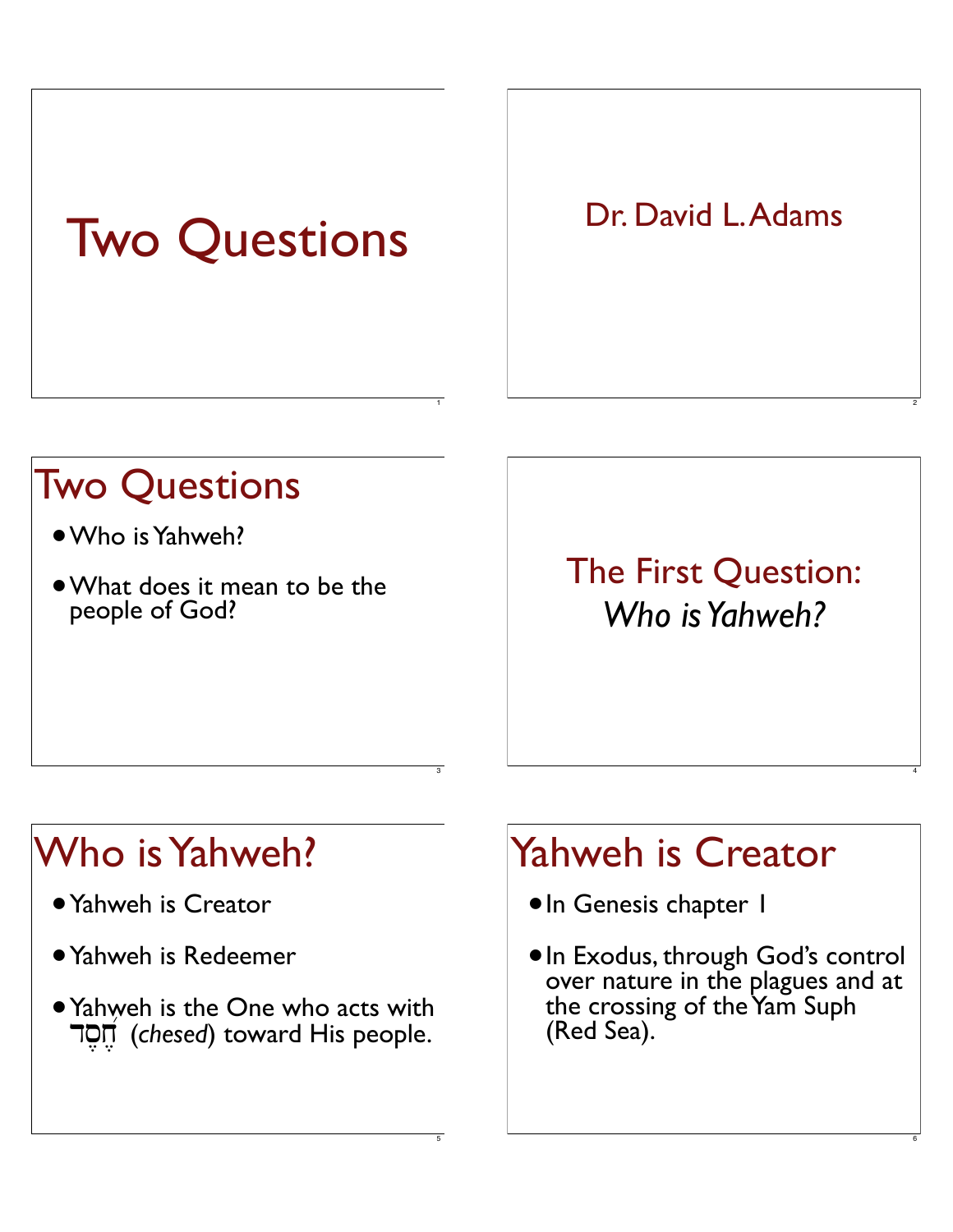## Yahweh is Redeemer

- •A special emphasis of the book of **Exodus**
- •Genesis only hints at Yahweh's role of redeemer

### Yahweh is Redeemer

*Then Yahweh said to Abram, "Know for certain that your offspring will be sojourners in a land that is not theirs and will be servants there, and they will be afflicted for four hundred years. But I will bring judgment on the nation that they serve, and afterward they shall come out with great possessions."*

Gen. 15.13-14

8

10

12

### Yahweh is Redeemer

*And Joseph said to his brothers, "I am about to die, but God will visit you and bring you up out of this land to the land that he swore to Abraham, to Isaac, and to Jacob." Then Joseph made the sons of Israel swear, saying, "God will surely visit you, and you shall carry up my bones from here."*

### Yahweh is Redeemer

•Chs. 1-15: *The Drama of Redemption* focuses on the revelation of Yahweh as redeemer as He brings Israel up from the land of Egypt.

Gen. 50.24-25

7

9

11

### Yahweh is Redeemer

•The song *I Will Sing About Yahweh* (Ex. 15.1–20) culminates the development of the theme of Yahweh as Redeemer.

#### Yahweh Acts in JOT ,

God made Israel His people.

How does Israel *remain* the people of God?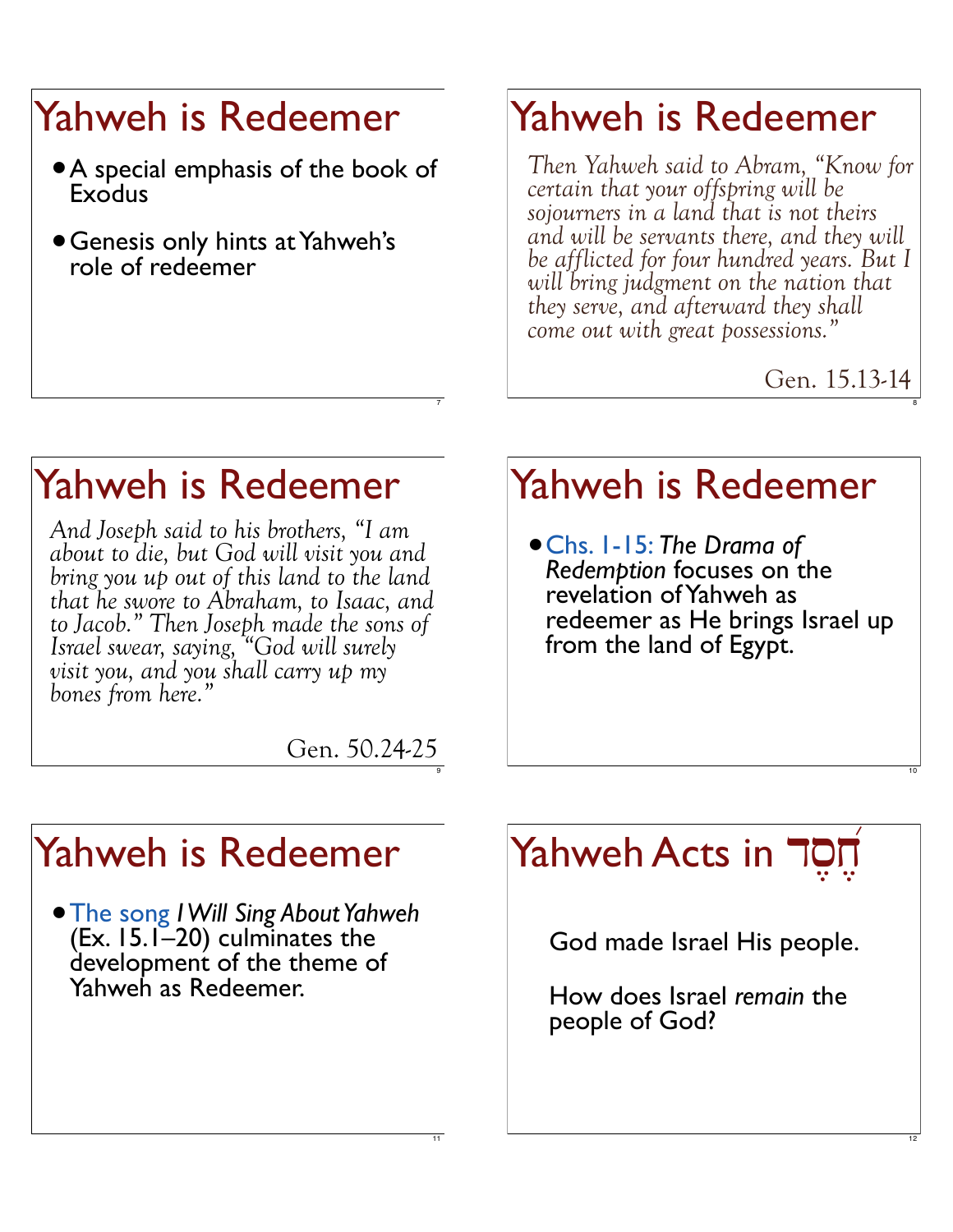#### Yahweh Acts in JOT ,

*In Genesis, Yahweh:*

- grants access to his presence
- provider
- protector
- guides
- promises blessings now in the future
- •faithful to his word and promises

#### Yahweh Acts in JOT ,

*... I, Yahweh your God, am a jealous God, visiting the iniquity of the fathers on the children to the third and the fourth generation of those who hate me, but showing* **TON** *to thousands of those who love me and keep my commandments.* 

Ex. 20.5-6

14

# Yahweh Acts in JOT

*Yahweh descended in the cloud and stood with him there, and proclaimed the name Yahweh. Yahweh passed before him and Yahweh proclaimed, "Yahweh is a God merciful and gracious, slow to anger, and abounding in* **DO**<sub>*d, and*</sub> *faithfulness, ...*

> Ex. 34.5-7 15

> > 17

,

13

#### Yahweh Acts in JOT ,

*...* keeping  $\P$ O $\P$  for thousands of *generations, forgiving iniquity and transgression and sin, but who will by no means clear the guilty, visiting the iniquity of the fathers on the children and the children's children, to the third and the fourth generation."*

Ex. 34.5-7

16

18

## Who is Yahweh?

- •Yahweh is *Creator*
- •Yahweh is *Redeemer*
- Yahweh is the One who acts with ds,j,@(*chesed*) toward His people.

The Second Question:

*What Does It Mean to be the People of Yahweh?*